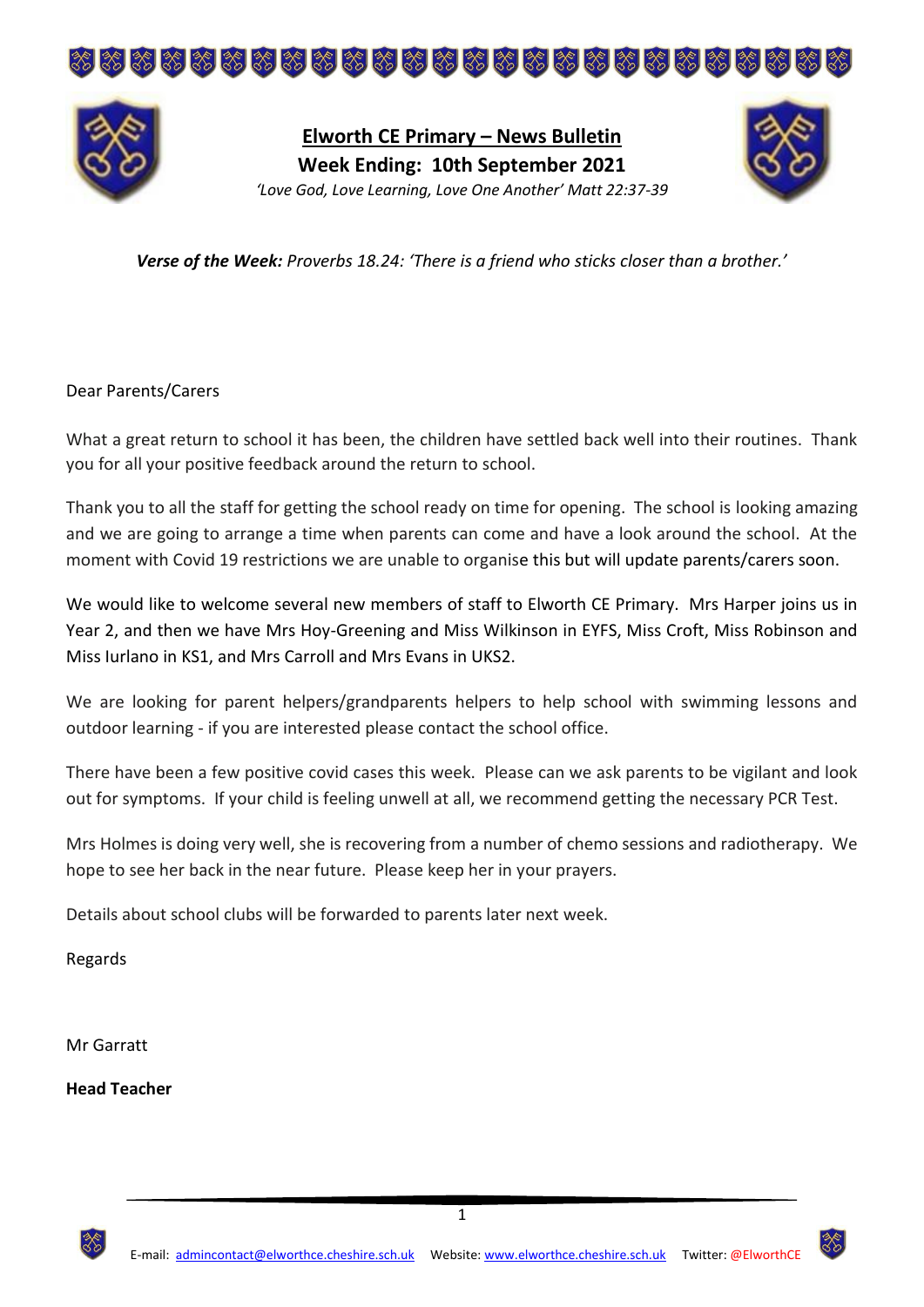\*\*\*\*\*\*\*\*\*\*\*\*\*\*\*\*\*\*\*\*\*\*\*\*\*\*

| <b>Diary Dates</b> |                    |                                    |  |  |  |  |  |
|--------------------|--------------------|------------------------------------|--|--|--|--|--|
| Friday             | 8th October 2021   | Open Morning 10am - 11.30am        |  |  |  |  |  |
| Friday             | 15th October 2021  | Open Morning 10am - 11.30am        |  |  |  |  |  |
| Friday             | 22nd October 2021  | Open Morning 10am - 11.30am        |  |  |  |  |  |
| Friday             | 22nd October 2021  | School Closes for half term        |  |  |  |  |  |
| Monday             | 1st November 2021  | Inset Day - School is closed       |  |  |  |  |  |
| Tuesday            | 2nd November 2021  | School Reopens for Children        |  |  |  |  |  |
| Tuesday            | 9th November 2021  | <b>Parents Evening</b>             |  |  |  |  |  |
| Wednesday          | 10th November 2021 | <b>Parents Evening</b>             |  |  |  |  |  |
| Thursday           | 11th November 2021 | <b>Parents Evening</b>             |  |  |  |  |  |
| Friday             | 17th December 2021 | <b>School Closes for Christmas</b> |  |  |  |  |  |

# **SCHOOL TELEPHONE NUMBER**

If you have not already done so, please make a note of our new number: **01270 698914**

### **PAYING WITH ARBOR**

A reminder to parents to download the Arbor Parent Portal App. This will allow you to view balances for meals/snacks, trips and visits, clubs. We will now be able to communicate with parents via the In App Messages service on the Arbor Parent App; please ensure you "Allow Notifications" so you don't miss out on important communications.

### **SCHOOL DINNERS**

Week commencing 13th September 2021 will be **Menu 3**. The full menu choices are available on our website. Please pay online via Arbor. The price for a school dinner is £2.30. Prices for Snacks vary and are available on our website.

Balances for snacks and meals have now been added to pupils' accounts and it is important to keep balances up to date. Regular reminders will be sent out by email or text to parents.

# **YEAR 6 RESIDENTIAL – ARBOR**

The year 6 residential will be uploaded onto Arbor shortly. Parents should be able to see the details of the trip and the payments made so far. A separate letter will be issued to parents in year 6 shortly regarding balances.

2

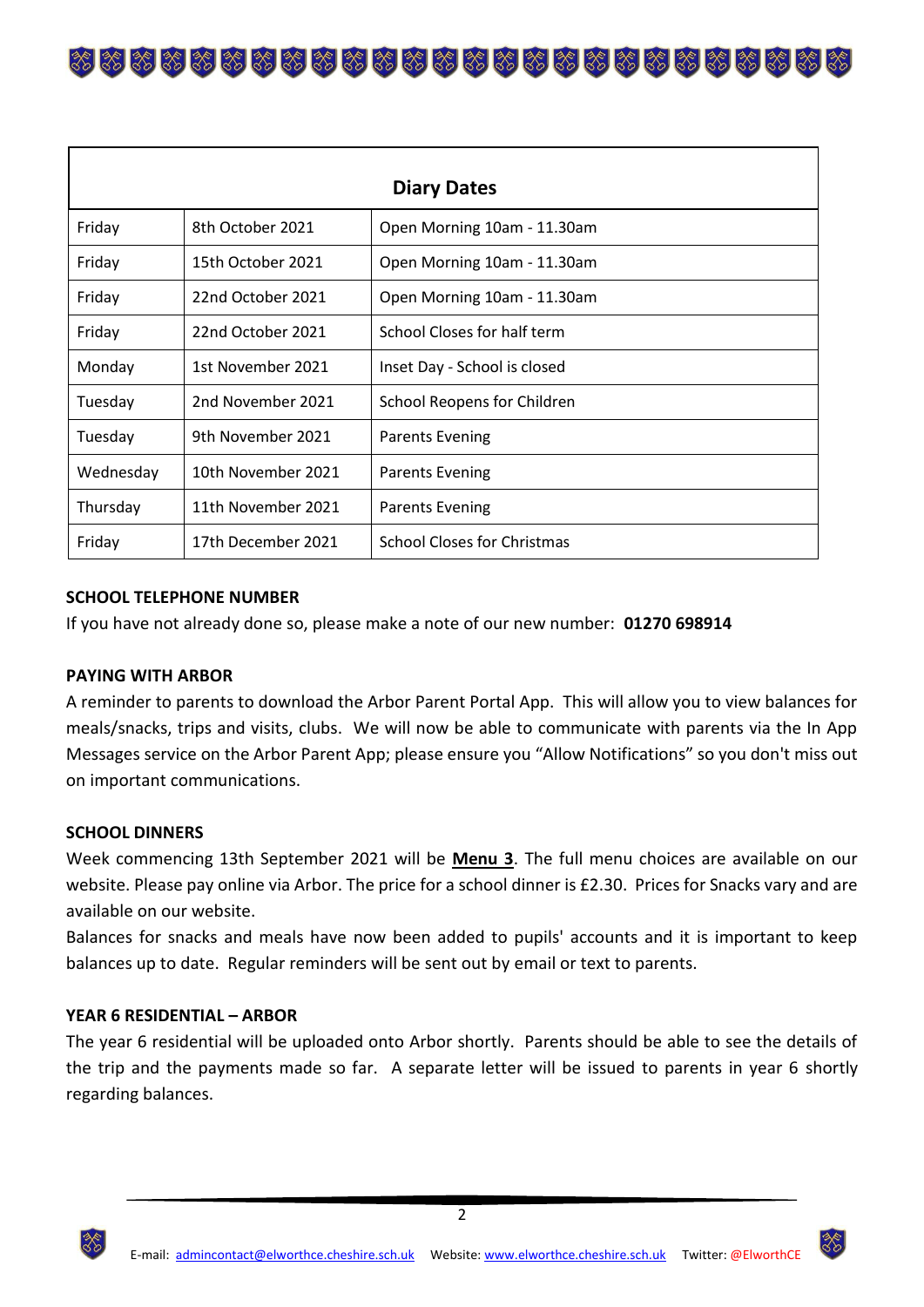

# **IT'S GOOD TO GROW – MORRISONS**

We have signed up to the "It's Good To Grow" school program with Morrisons to collect free gardening equipment for our school. This programme is to inspire children to get outdoors, grow, learn and enjoy fresh produce. From September, for every £10 you spend in store or online you will receive 1 Grow Token (My Morrisons Accounts only). Please hand tokens into class or into the school office… Remember the more tokens we receive the more free gardening equipment we will receive ! We can do this ! (if you shop online - use the Mymorrisons App to donate your tokens to Elworth CE Primary)

### **MUSIC TUITION**

We look forward to welcoming Mr Birch back next week with a new timetable for his music lessons. We understand that he has already circulated timings out to parents. If there are any other children who would be interested in taking up an instrument, please contact the school office for more information. Thank you.

## **PE TIMETABLE - Autumn Term 2021**

|               | Reception                                   | Year 1 | Year 2 | Year 3 | Year 4 | Year 5 | Year 6 |  |
|---------------|---------------------------------------------|--------|--------|--------|--------|--------|--------|--|
| <b>Monday</b> |                                             |        |        |        |        |        |        |  |
| Tuesday       |                                             |        |        |        |        |        |        |  |
| Wednesday     |                                             |        |        |        |        |        |        |  |
| Thursday      |                                             |        |        |        |        |        |        |  |
| Friday        | Fitness Friday - all pupils come in PE Kits |        |        |        |        |        |        |  |

### **SWIMMING TIMETABLE - Autumn Term 2021**

|           | <b>Class</b> | <b>Start</b>                       | <b>Finish</b>  | <b>Class</b>    | <b>Start</b>                       | <b>Finish</b>  |
|-----------|--------------|------------------------------------|----------------|-----------------|------------------------------------|----------------|
| Monday    | 2JR          | Group 1 - 13.00<br>Group 2 - 13.30 | 13.40<br>14.10 | CL <sub>5</sub> | Group 1 - 14.00<br>Group 2 - 14.30 | 14.40<br>15.15 |
| Tuesday   |              |                                    |                | CL <sub>6</sub> | Group 1 - 14.00<br>Group 2 - 14.30 | 14.40<br>15.15 |
| Wednesday | 1SH          | Group 1 - 13.00<br>Group 2 - 13.30 | 13.55<br>14.25 | 1SH             | Group 3 - 14.15                    | 14.50          |
| Thursday  | 2HH          | Group 1 - 13.00<br>Group 2 - 13.30 | 13.30<br>14.10 | CL4             | Group 1 - 14.00<br>Group 2 - 14.30 | 14.40<br>15.15 |
| Friday    | 1MA          | Group 1 - 13.10<br>Group 2 - 13.30 | 13.55<br>14.25 | 1MA             | Group 3 - 14.15                    | 14.50          |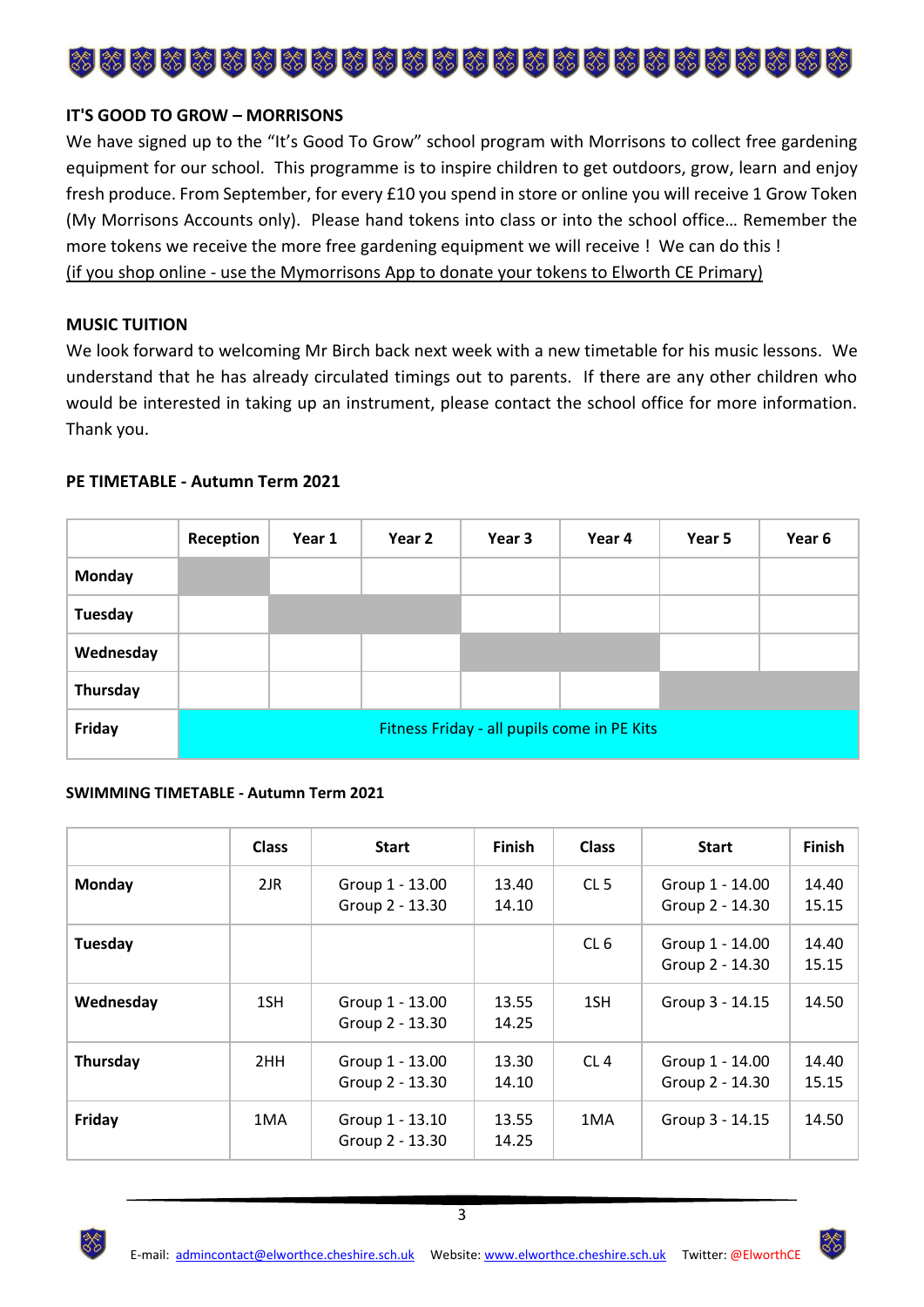# 

# **Phase News:**

# **EYFS:**

The children have had a fantastic week at school. We have been reading the story of The Colour Monster, talking about our feelings and drawing pictures of the things that make us feel happy. The children have also had lots of fun using mirrors to paint pictures of their own faces. We finished our week with a wonderful first Fitness Friday and our first gardening club session!

The EYFS team have thoroughly enjoyed getting to know the children more this week and we look forward to more fun next week when the children will begin attending school full-time. The school day will end at 3.05pm.

On Monday afternoon the children will be taking part in their first PE lesson. Don't forget to send your child into school wearing their full PE Kit. The children will need to be suitably dressed and prepared for indoors, outdoors and all weather conditions. We suggest that the Elworth PE t-shirt and shorts/skort be worn underneath the Elworth jogging bottoms and zip up top, with a waterproof jacket and a sensible pair of sports trainers.

## **KS1:**

We are all delighted with how well the children have settled into Key Stage 1. We have been so impressed with their positivity and enthusiasm both during lessons and outside during playtimes. Next week your child will be put into their new phonics groups and they will start bringing reading books home. In the front of their reading diary you will be able to find passwords for Spelling Shed and My Maths. Homework will start the following week. It will be set on a Monday to be completed by the following Monday. As the weather becomes more unsettled can you please ensure your child has a coat with them.

### **LKS2:**

The children have made an excellent start back to school and we are very pleased and proud of how well they have settled into their new classes and routines. The children are really enjoying their new topic on the Ancient Egyptians and their enthusiasm for learning is infectious. Class 4 have started their music sessions with the Love Music Trust and they thoroughly enjoyed their first lesson on Friday! Classes 5 and 6 will get the same opportunity later on in this academic year and the children can't wait to begin. All the children should now have a library book to read at home. You'll find all the passwords the children need for their homework in their reading record books. Homework will be set on Monday 13th September. Please log onto Google Classroom to find all the details of their homework.

### **UKS2:**

Whilst the Y6 children have been off on their residential enjoying kayaking, via ferrata, paddleboarding and many other exciting activities, Y5 have been busy getting used to their new routine. As well as the usual English and Maths lessons they've spent time this week trying to become 'Internet Awesome' with Google's Be Internet Legends. This fantastic resource helps children explore online safety themes in a gamified environment and has been thoroughly enjoyed by all. If you'd like to have go at becoming Internet Awesome you can visit Interland here: [Be Internet Awesome](https://beinternetawesome.withgoogle.com/en_uk/interland)

Our homework routine for English and Maths will commence on Monday 13th September so please ensure you/your child logs into Google Classroom to find details of their weekly homework.